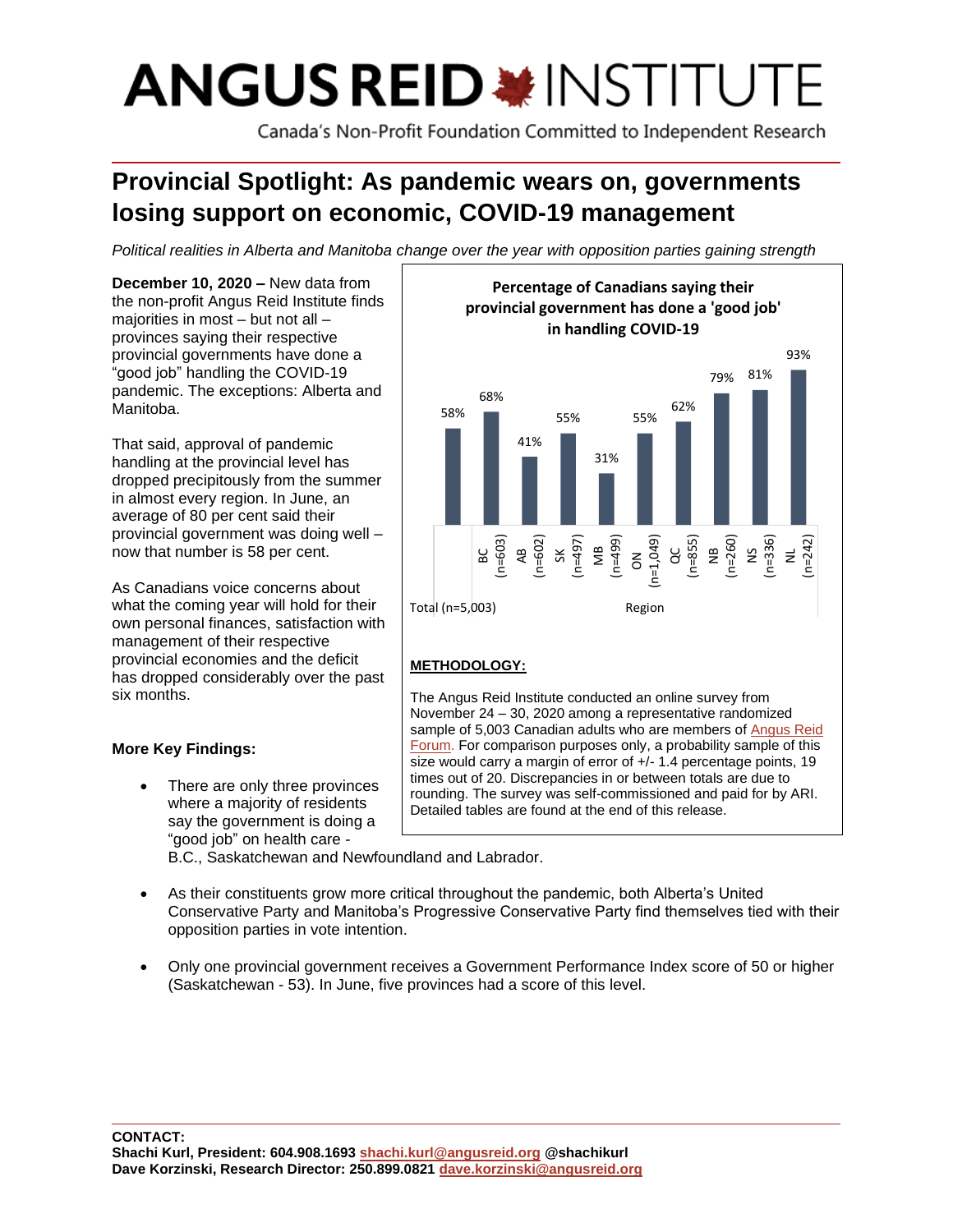

#### *About ARI*

Page **2** of **14**

*The Angus Reid Institute (ARI) was founded in October 2014 by pollster and sociologist, Dr. Angus Reid. ARI is a national, not-for-profit, non-partisan public opinion research foundation established to advance education by commissioning, conducting and disseminating to the public accessible and impartial statistical data, research and policy analysis on economics, political science, philanthropy, public administration, domestic and international affairs and other socio-economic issues of importance to Canada and its world.*

#### **INDEX:**

#### **Part One: Government performance**

- **Handling COVID-19**
- **Economic issues**
- **Health care**

**Part Two: Vote intention**

- **British Columbia**
- **Alberta**
- **Saskatchewan**
- **Manitoba**
- **Ontario**
- **Quebec**
- **New Brunswick**
- **Nova Scotia**
- **Newfoundland and Labrador**

*\*Note that because its small sample size precludes drawing discreet sample across multiple waves of reporting, data for Prince Edward Island is not published*

#### **Part One: Government Performance**

#### **Handling COVID-19**

In every province canvassed, COVID-19 response, healthcare and the economy dominate the top provincial priorities list: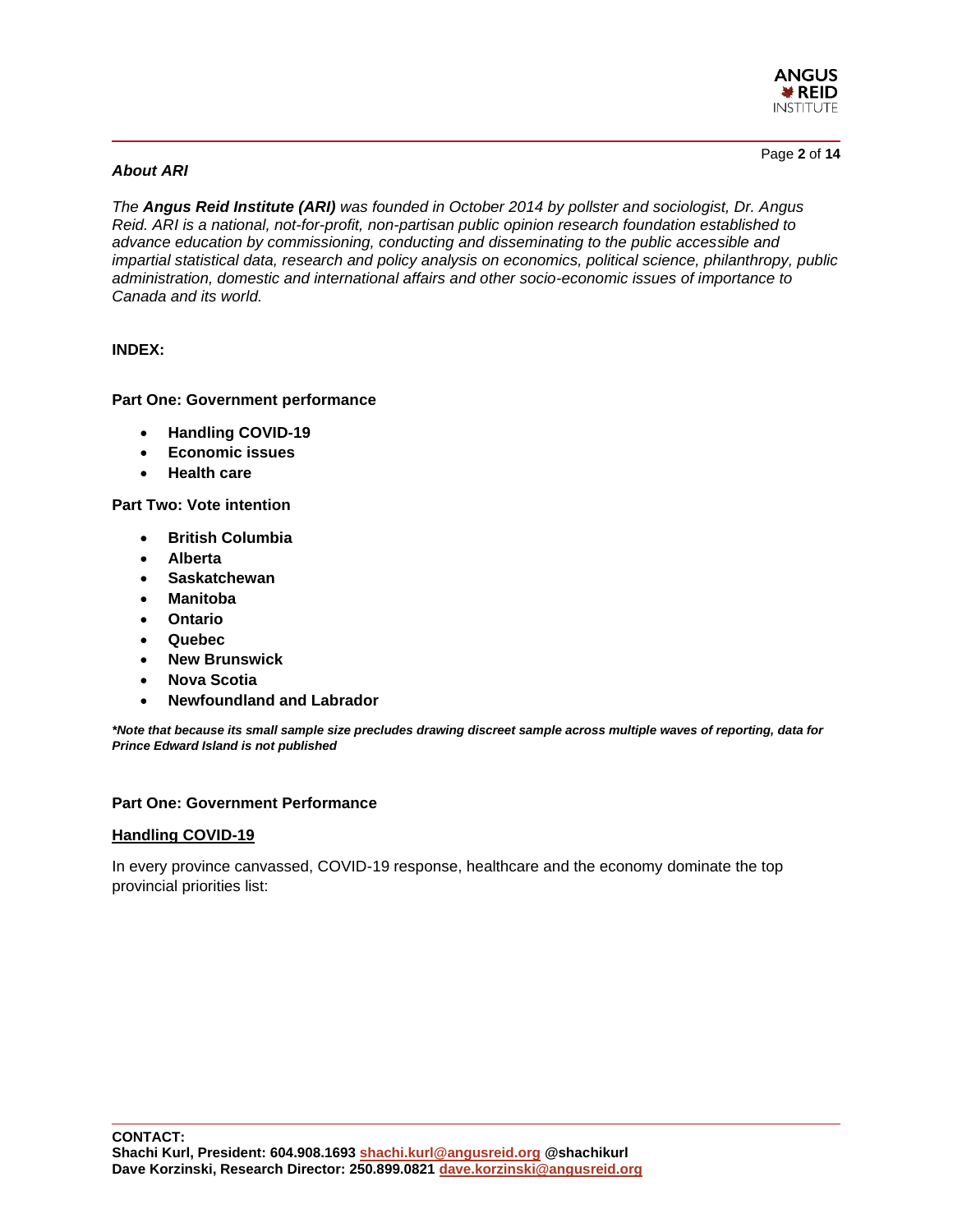| Page 3 of 14                                  |                   |                          |                       |                       |                               |                       |                       |                       |  |  |
|-----------------------------------------------|-------------------|--------------------------|-----------------------|-----------------------|-------------------------------|-----------------------|-----------------------|-----------------------|--|--|
| Top issues by province (Up to three selected) |                   |                          |                       |                       |                               |                       |                       |                       |  |  |
| BC                                            | <b>AB</b>         | <b>SK</b>                | <b>MB</b>             | <b>ON</b>             | QC                            | <b>NB</b>             | <b>NS</b>             | <b>NL</b>             |  |  |
| (603)                                         | (602)             | (497)                    | (499)                 | (1049)                | (855)                         | (260)                 | (336)                 | (242)                 |  |  |
| COVID-19                                      | <b>Economy</b>    | <b>Economy</b>           | COVID-19              | COVID-19              | <b>Healthcare</b>             | <b>Healthcare</b>     | <b>Healthcare</b>     | <b>Healthcare</b>     |  |  |
| 51%                                           | 47%               | 45%                      | 55%                   | 52%                   | 53%                           | 45%                   | 56%                   | 56%                   |  |  |
| <b>Healthcare</b>                             | <b>Healthcare</b> | COVID-19                 | <b>Healthcare</b>     | <b>Healthcare</b>     | COVID-19                      | COVID-19              | COVID-19              | COVID-19              |  |  |
| 37%                                           | <b>43%</b>        | 44%                      | 53%                   | 42%                   | 46%                           | 43%                   | 51%                   | 53%                   |  |  |
| <b>Housing</b><br>costs<br>32%                | COVID-19<br>39%   | <b>Healthcare</b><br>41% | <b>Economy</b><br>30% | <b>Economy</b><br>31% | <b>Seniors</b><br>care<br>30% | <b>Economy</b><br>30% | <b>Economy</b><br>26% | <b>Economy</b><br>36% |  |  |

It is these three core issues that largely define how provincial governments are perceived by their constituents. In the summer, as the first wave of the pandemic began to recede, leaders across the country [enjoyed broad support](http://angusreid.org/provincial-outlook-june2020/) from their constituents on the issue of handling COVID-19, and relatively strong support on economic management. As infections across the country have surged, many Canadians have begun to offer a less rosy view of how their own province has performed.

When it comes to the COVID-19 response, residents in nearly every part of the country have grown more critical of how their province has handled the now ten-month ordeal. Atlantic Canadians continue to offer the highest levels of praise for their leadership. Overall, residents in every region other than Alberta and Manitoba are more positive than negative in their assessments:



# **Do you think your province is doing a good job or poor job in handling the COVID-19 response?**

Good job Poor job Not sure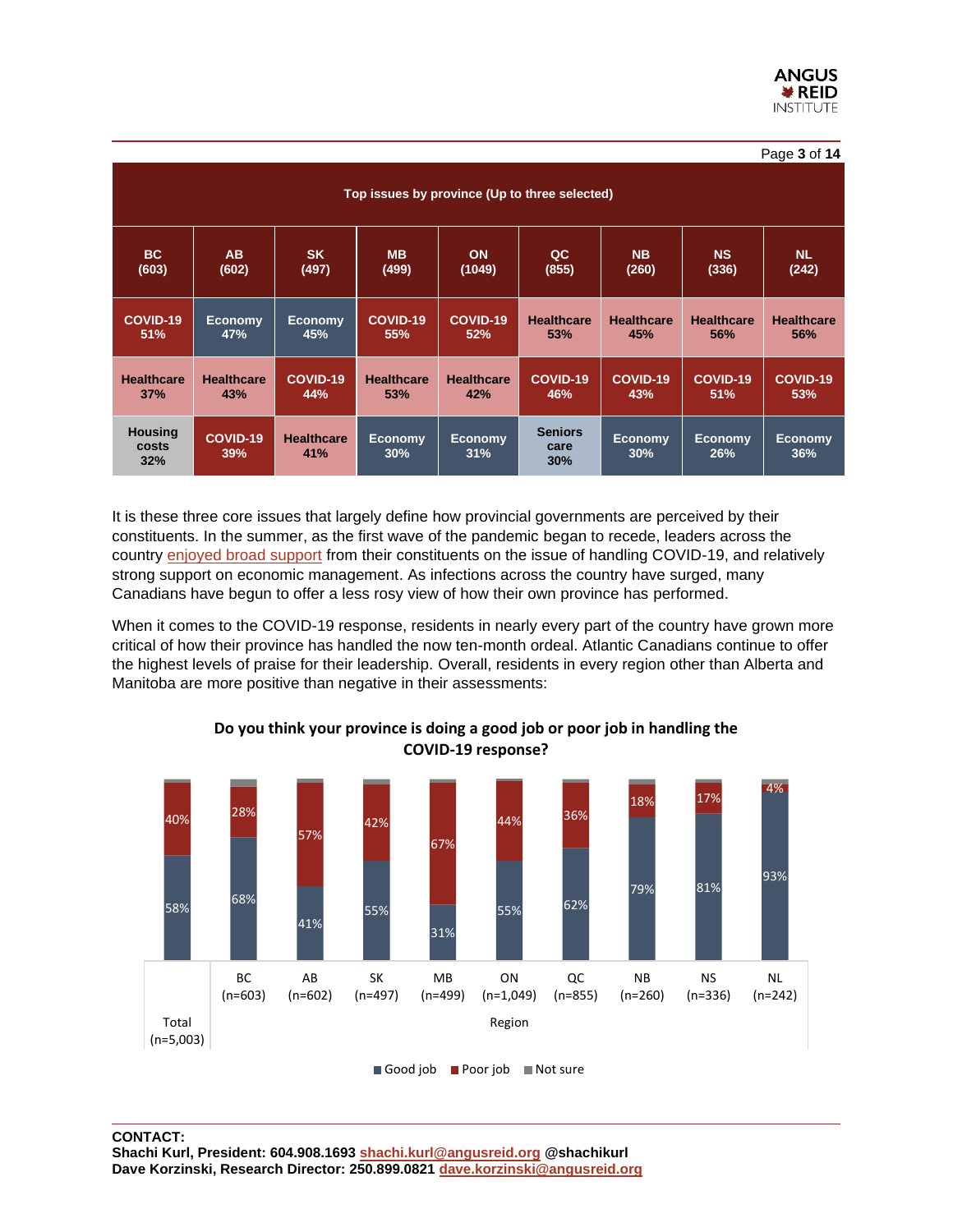

Page **4** of **14**

Manitoba and Alberta are alone in sub-majority approval. The Kenney and Pallister governments have seen at least a 34-percentage point drop since June.





June 2020 November 2020

The premiers of each province are generally regarded similarly to their broader provincial governments on this issue. The same is not true for provincial health officers however, who in most of the country are more popular than their government or premier. Alberta and Manitoba show the starkest differences, where more than twice as many residents say the chief public health officer has done a good job handling the pandemic as say the same of their premier.



#### **Percentage of residents saying that each of the following have done a "good job" of handling the response to COVID-19**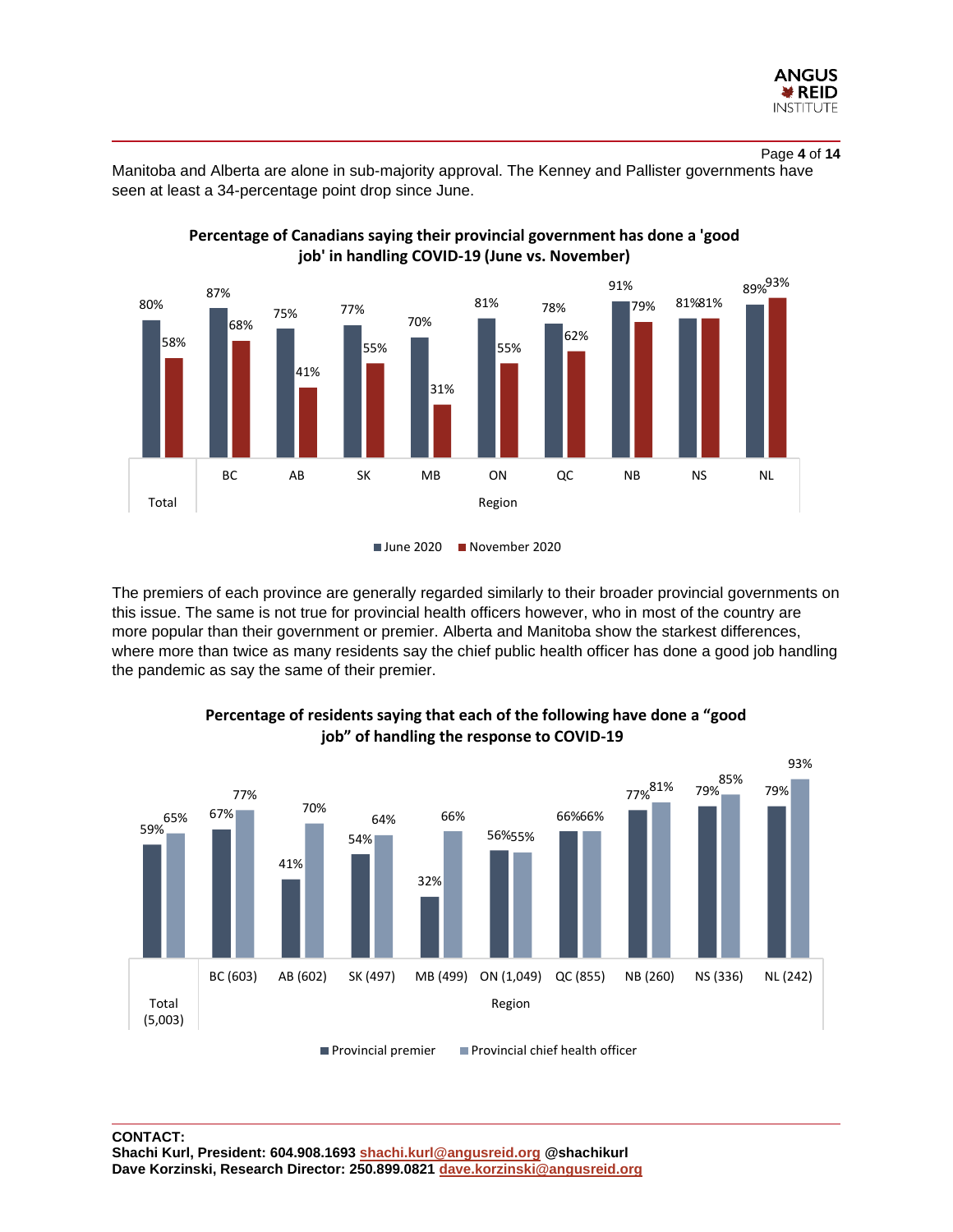

#### **Economic Issues**

Since the pandemic began, unemployment has hampered every region of the country. Comparing data from this year to last, Alberta and Ontario fare worst. The challenge for Alberta, however, is that unlike Ontario, the province was already struggling with unemployment levels [higher](https://www150.statcan.gc.ca/t1/tbl1/en/tv.action?pid=1410028703) than the national average before the pandemic began.



**Change in unemployment rate from Nov 2019 to Nov 2020 (Statistics Canada)**

Asked how their government is handling the economic file, Albertans are joined by Manitobans as well as Newfoundlanders and Labradorians in voicing the lowest levels of satisfaction. Newfoundland and Labrador holds the highest level of unemployment of the provinces and has been beset by delays to [major capital projects](http://www.rbc.com/economics/economic-reports/pdf/provincial-forecasts/nl.pdf) that would help to soften the blow dealt by dropping [oil prices.](http://www.rbc.com/economics/economic-reports/pdf/provincial-forecasts/nl.pdf)



**Do you think your province is doing a good job or poor job in handling the economy?**

Good job Poor job Not sure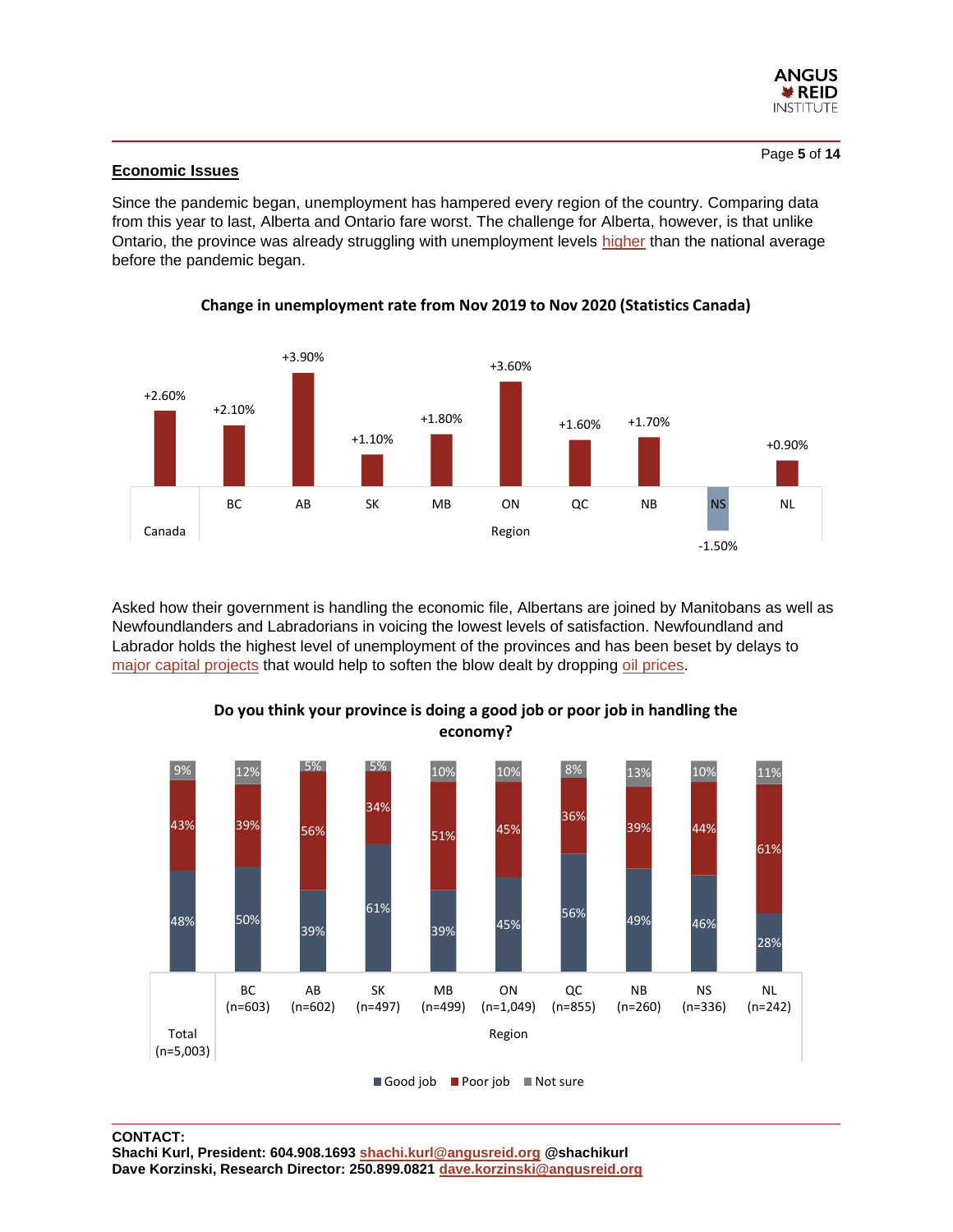

#### Page **6** of **14**

As with perceptions of the response to COVID-19, assessments of how well provincial governments are managing their economies have also turned more negative since the summer. Saskatchewan is the exception, where the same proportion, three-in-five (61%), currently say the government is doing a good job.



**Percentage of Canadians saying their provincial government has done a 'good job' in handling the economy (June vs. November)**

As COVID-19 related restrictions on businesses continue, provinces continue to spend money to sustain their populations. What this means is a projected deficit for every province in 2021, something that has not happened [since 1995.](http://www.rbc.com/economics/economic-reports/pdf/canadian-fiscal/prov_fiscal.pdf) With this in mind, concerns over provincial deficits appear to be intensifying in most of the country:



#### **Percentage of Canadians saying their provincial government has done a 'good job' in handling the deficit/government spending (June vs. November)**

June 2020 November 2020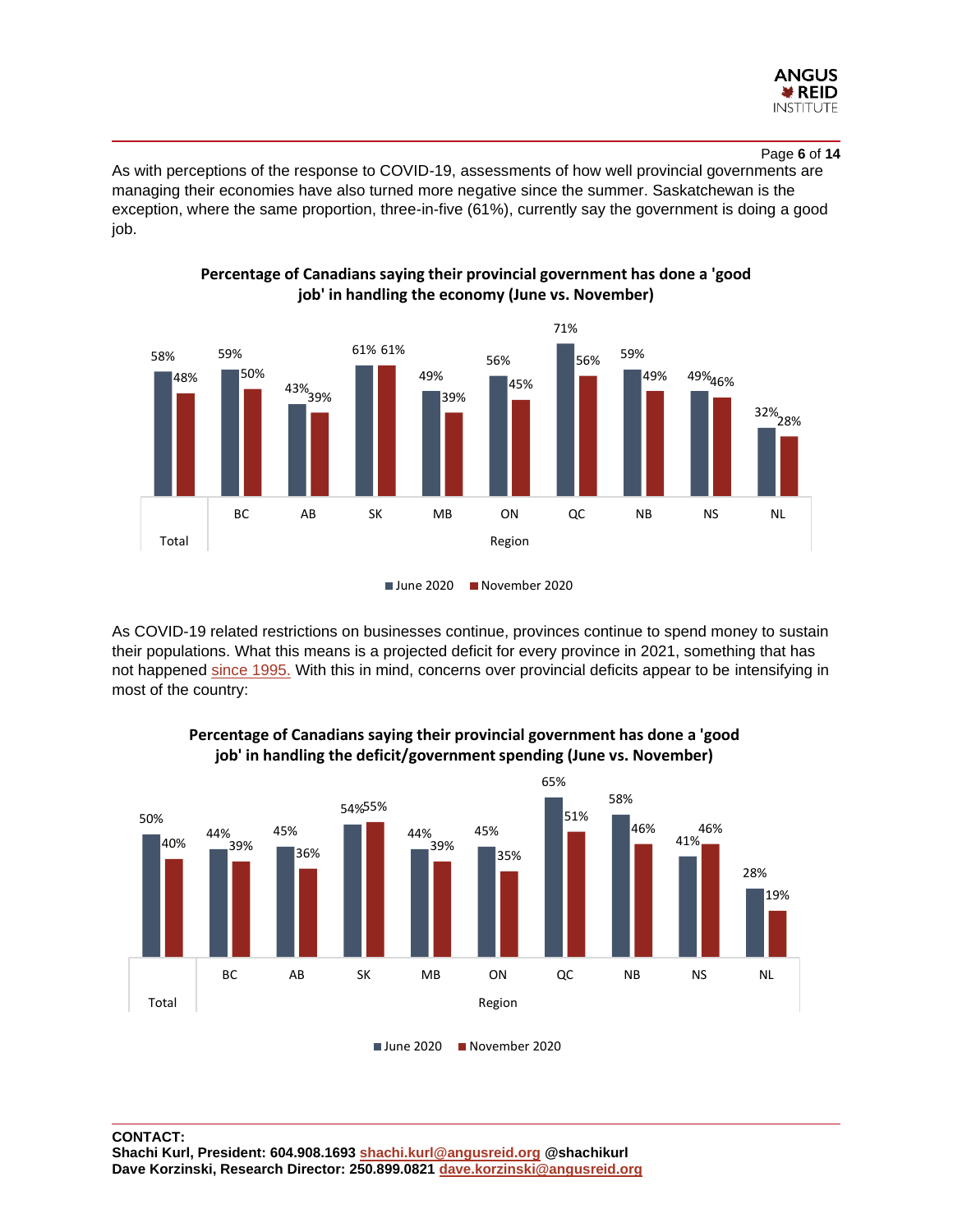

Page **7** of **14**

On the issues of housing affordability and poverty, both of which have been [further illuminated](https://globalnews.ca/news/7328686/canada-coronavirus-poverty-impacts/) by the financial struggles brought on by the pandemic, Canadians are particularly critical. The government of Saskatchewan gets the highest marks on each issue, yet even there just two-in-five (41%) approve of the handling of housing affordability, and less than one-in-three (31%) say they have done a good job dealing with poverty and homelessness. In Ontario, just 16 per cent of residents say the provincial government is handling housing affordability well:

| Percentage of residents saying the provincial government has done a "good job" of handling<br>each of the following affordability issues |                         |              |                    |                    |                    |                      |             |                    |                    |                    |
|------------------------------------------------------------------------------------------------------------------------------------------|-------------------------|--------------|--------------------|--------------------|--------------------|----------------------|-------------|--------------------|--------------------|--------------------|
| <b>Unweighted</b><br>sample sizes                                                                                                        | <b>Total</b><br>(5,003) | BC.<br>(603) | <b>AB</b><br>(602) | <b>SK</b><br>(497) | <b>MB</b><br>(499) | <b>ON</b><br>(1,049) | QC<br>(855) | <b>NB</b><br>(260) | <b>NS</b><br>(336) | <b>NL</b><br>(242) |
| <b>Housing</b><br><b>Affordability</b>                                                                                                   | 23%                     | 23%          | 26%                | 41%                | 26%                | 16%                  | 29%         | 18%                | 21%                | 33%                |
| Poverty/<br>homelessness                                                                                                                 | 23%                     | 23%          | 25%                | 31%                | 19%                | 19%                  | 30%         | 15%                | 17%                | 30%                |

#### **Health care**

Looking at performance on health care generally, the provinces get mixed reviews. The Canadian Medical Association sent a letter to the federal government stating that the health care system, stressed even before the pandemic, is at [a tipping point.](https://www.newswire.ca/news-releases/message-to-federal-government-from-canada-s-doctors-our-health-care-system-is-sending-an-sos-833236607.html) In B.C. (61%), Newfoundland and Labrador (54%) and Saskatchewan (51%), a majority say their province is doing a good job.

The handling of two key public health issues also draws criticism. On average just one-in-four Canadians say they are doing a good job handling both the opioid crisis and seniors care. In light of long-term care homes becoming [COVID-19 deathtraps,](https://www.ctvnews.ca/health/coronavirus/long-term-care-homes-once-again-emerge-as-covid-19-hotspots-1.5209719) and drug overdoses rising to the point of being labelled as a [parallel epidemic,](https://globalnews.ca/news/7300540/canada-coronavirus-epidemic-fatal-drug-overdoses/) the administrations of each province have immense challenges ahead.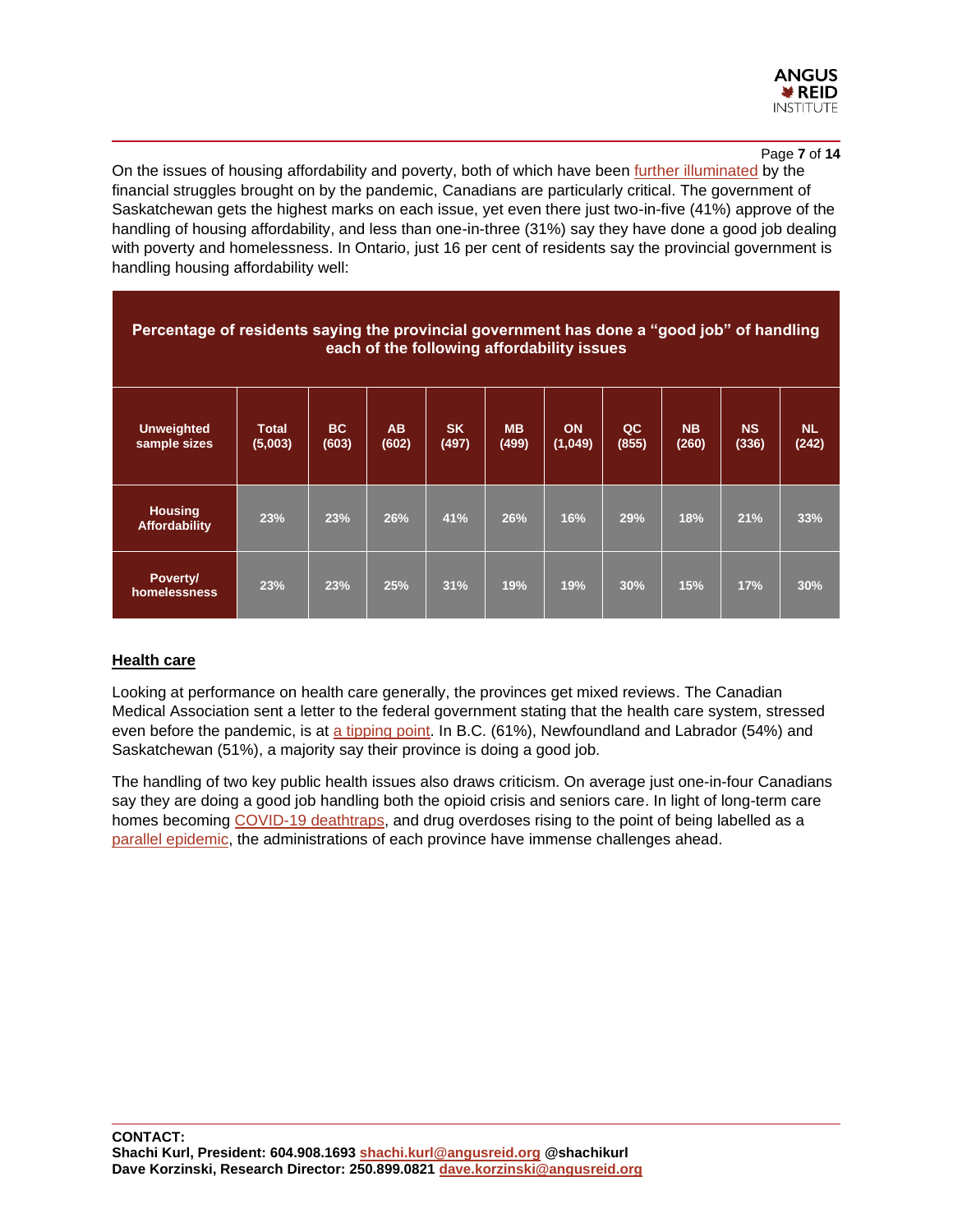| Percentage of residents saying the provincial government has done a "good job" of handling<br>each of the following health care issues |                         |                    |                    |                    |                    |                      |             |                    |                    |                    |
|----------------------------------------------------------------------------------------------------------------------------------------|-------------------------|--------------------|--------------------|--------------------|--------------------|----------------------|-------------|--------------------|--------------------|--------------------|
| Responses with 50% or higher highlighted                                                                                               |                         |                    |                    |                    |                    |                      |             |                    |                    |                    |
| <b>Unweighted</b><br>sample sizes                                                                                                      | <b>Total</b><br>(5,003) | <b>BC</b><br>(603) | <b>AB</b><br>(602) | <b>SK</b><br>(497) | <b>MB</b><br>(499) | <b>ON</b><br>(1,049) | QC<br>(855) | <b>NB</b><br>(260) | <b>NS</b><br>(336) | <b>NL</b><br>(242) |
| <b>Health care</b><br>generally                                                                                                        | 45%                     | 61%                | 37%                | 51%                | 29%                | 44%                  | 44%         | 43%                | 34%                | 54%                |
| <b>Drug</b><br><b>Use/addictions</b>                                                                                                   | 27%                     | 24%                | 33%                | 28%                | 20%                | 22%                  | 34%         | 18%                | 24%                | 27%                |
| <b>Seniors care</b>                                                                                                                    | 26%                     | 30%                | 26%                | 36%                | 18%                | 21%                  | 33%         | 28%                | 22%                | 38%                |

#### **Government performance rating**

In order to establish just how positively or negatively Canadians rate the performance of their respective provincial governments, Angus Reid Institute researchers established an index of scores based on responses to the 13 areas respondents were asked to assess. For a list of all areas please view the [detailed tables here.](http://angusreid.org/wp-content/uploads/2020/12/2020.12.09_Provincial_Spotlight_PR-Tables.pdf)

The government performance score below measures the percentage of residents who offered an overall positive score based on their answers to all 13 questions (more on methodology is found at the end of the report). Saskatchewan scores highest on this measure, the only province where more than half of residents view the government positively. Quebec is second with a score of 49.



#### **Government performance score**

**CONTACT:** 

**Shachi Kurl, President: 604.908.1693 [shachi.kurl@angusreid.org](mailto:shachi.kurl@angusreid.org) @shachikurl Dave Korzinski, Research Director: 250.899.0821 [dave.korzinski@angusreid.org](mailto:dave.korzinski@angusreid.org)**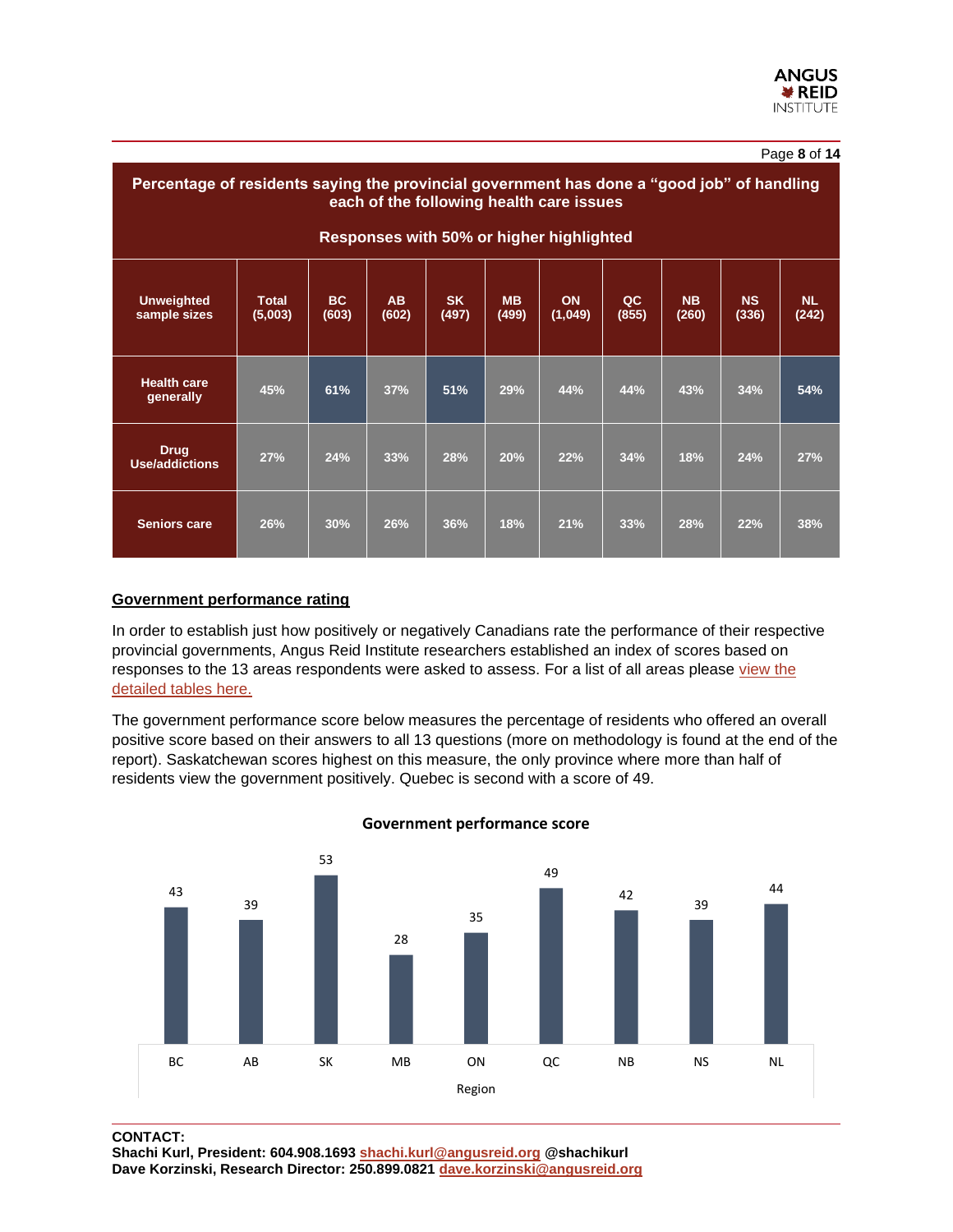

#### Page **9** of **14**

Notable is the decline in scores from June. During that previous wave of data, five provinces scored a 50 or above, compared to just one now. Below is the change in score over the past six months:



**Change in government performance index - June to December**

#### **Part Two: Vote Intention Summary**

Three provinces went to the polls in 2020, and all three returned the incumbents. There are no provincial elections scheduled for 2021.

**For vote intention trends, visit our [Provincial Vote Tracker here.](http://angusreid.org/vote-intention-tracker/)**

#### **British Columbia**

As John Horgan kicks off his second term as Premier with a [new cabinet,](https://vancouversun.com/news/politics/premier-john-horgans-new-cabinet-focused-on-pandemic-recovery) the BC NDP maintains a strong lead over the BC Liberal Party.

**Vote intention in British Columbia**

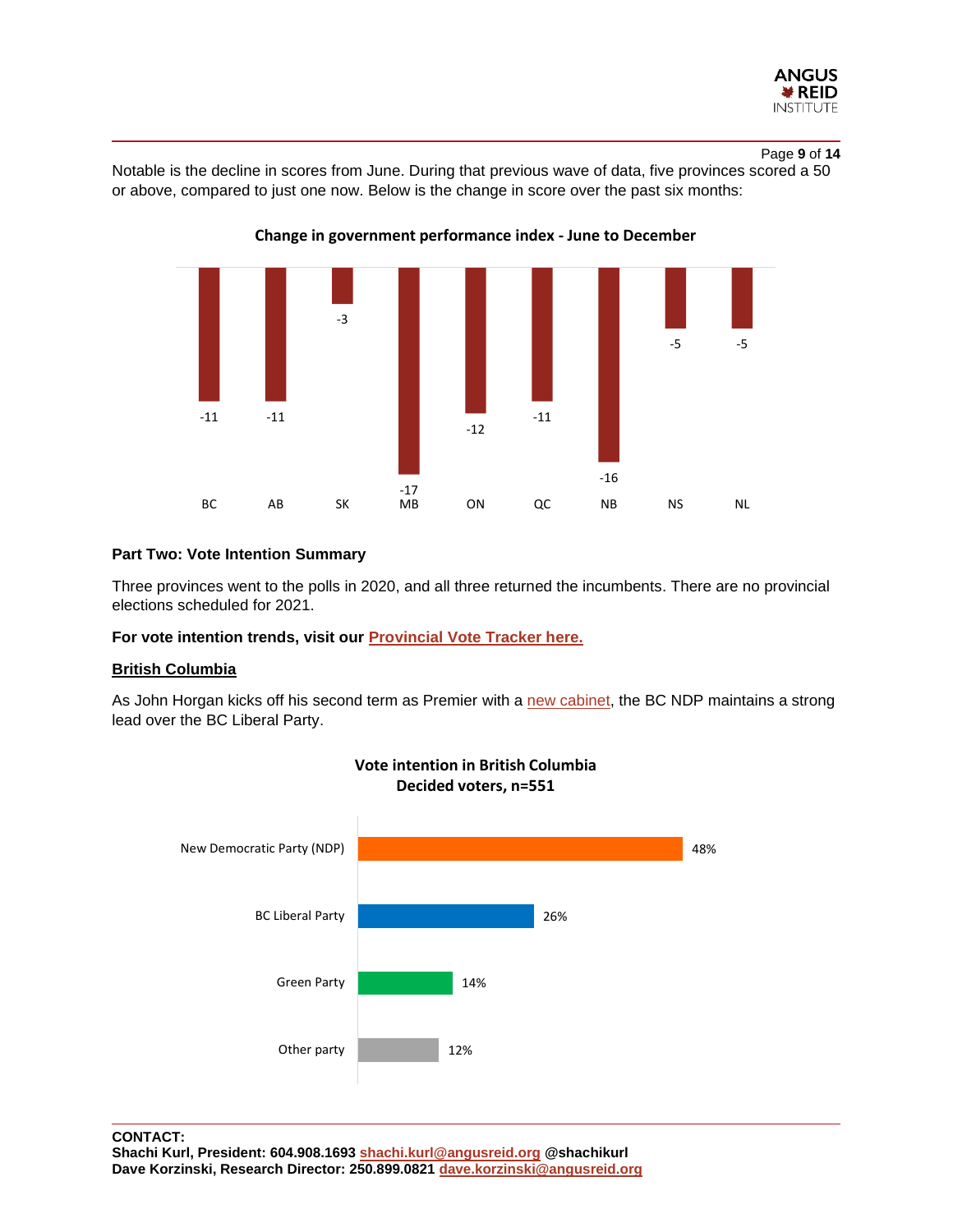

### **Alberta**

In Alberta, the vote intention race between Jason Kenney's United Conservatives and Rachel Notley's NDP continues to be close. Today, the incumbent UCP holds a slight four-point advantage over the opposition NDP:



#### **Saskatchewan**

The largest lead for the incumbent party is found in Saskatchewan, where support for the Saskatchewan Party remains high:

**Vote intention in Saskatchewan**

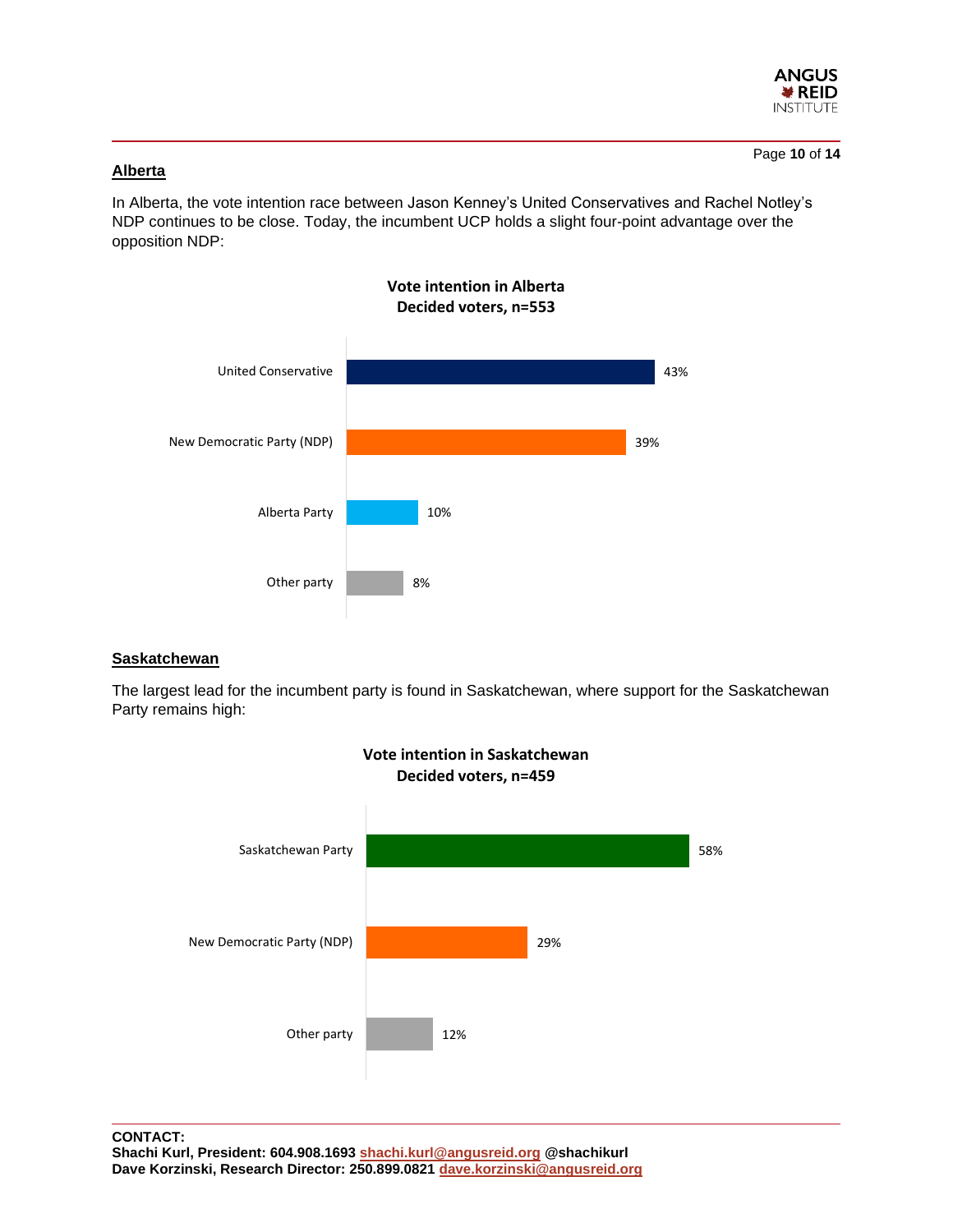

#### **Manitoba**

As Brian Pallister receives the [lowest premier](http://angusreid.org/premier-approval-december2020/) approval rating in the country, the percentage of decided voters that would support his party if an election were held tomorrow has also declined in recent months. The Progressive Conservatives are now locked in a statistical tie with the NDP. Notably, this is the closest margin between the two parties recorded by ARI since the Progressive Conservatives first formed a government in 2016.



#### **Ontario**

The Progressive Conservative Party of Ontario under Premier Doug Ford continues to hold a considerable lead in vote intention. The NDP are in second place, followed by the Liberal Party:





**CONTACT: Shachi Kurl, President: 604.908.1693 [shachi.kurl@angusreid.org](mailto:shachi.kurl@angusreid.org) @shachikurl Dave Korzinski, Research Director: 250.899.0821 [dave.korzinski@angusreid.org](mailto:dave.korzinski@angusreid.org)**

#### Page **11** of **14**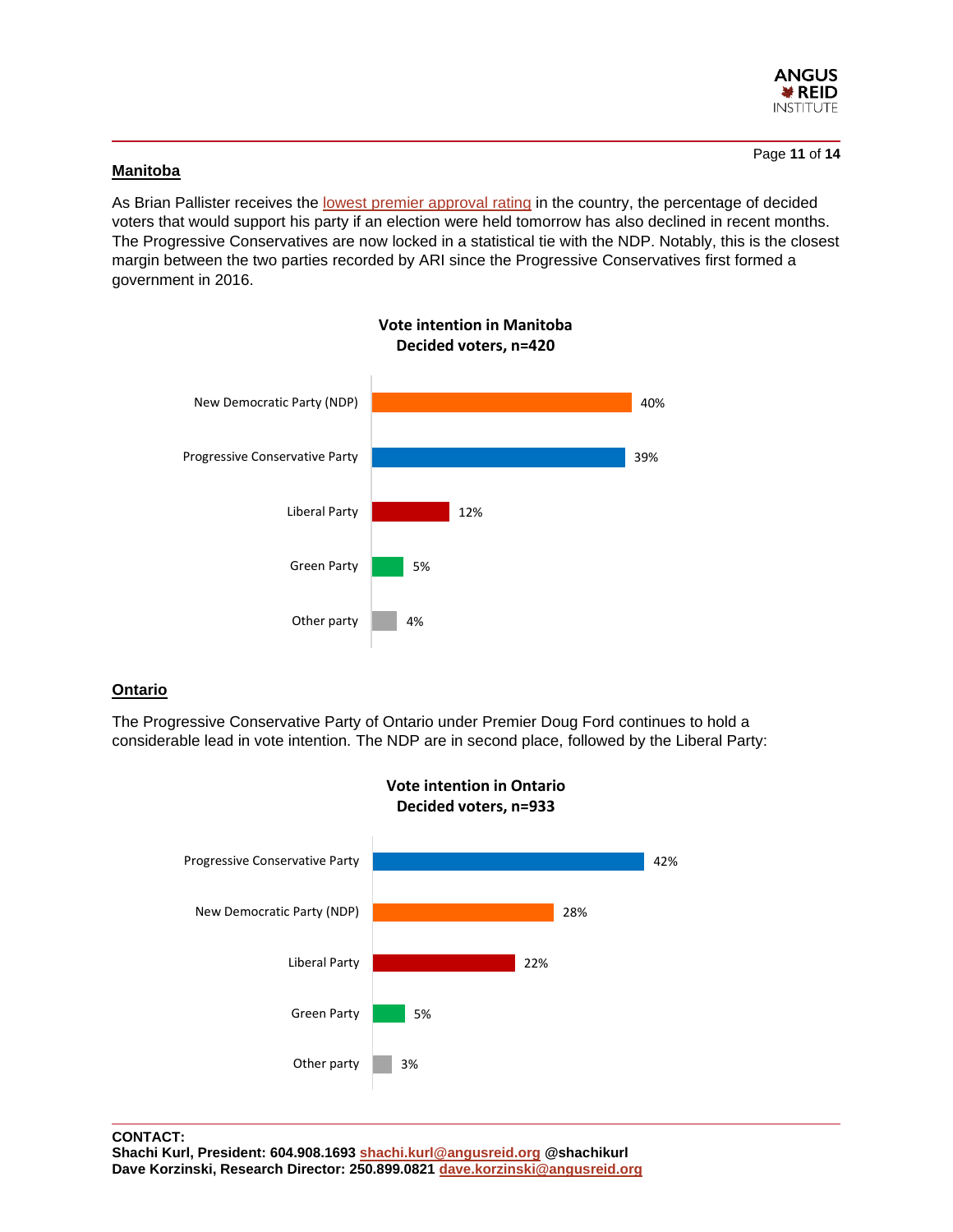

#### **Quebec**

The incumbent Coalition Avenir Quebec now holds a 13-point advantage over the Liberal Party. Vote intention for the CAQ has declined from a record high in May but remains at a level consistent with previous waves.



#### **New Brunswick**

After governing for two years under a minority government, the Progressive Conservative Party won a majority this September. The PCP of New Brunswick maintains its lead over the Liberals:

**Vote intention in New Brunswick**

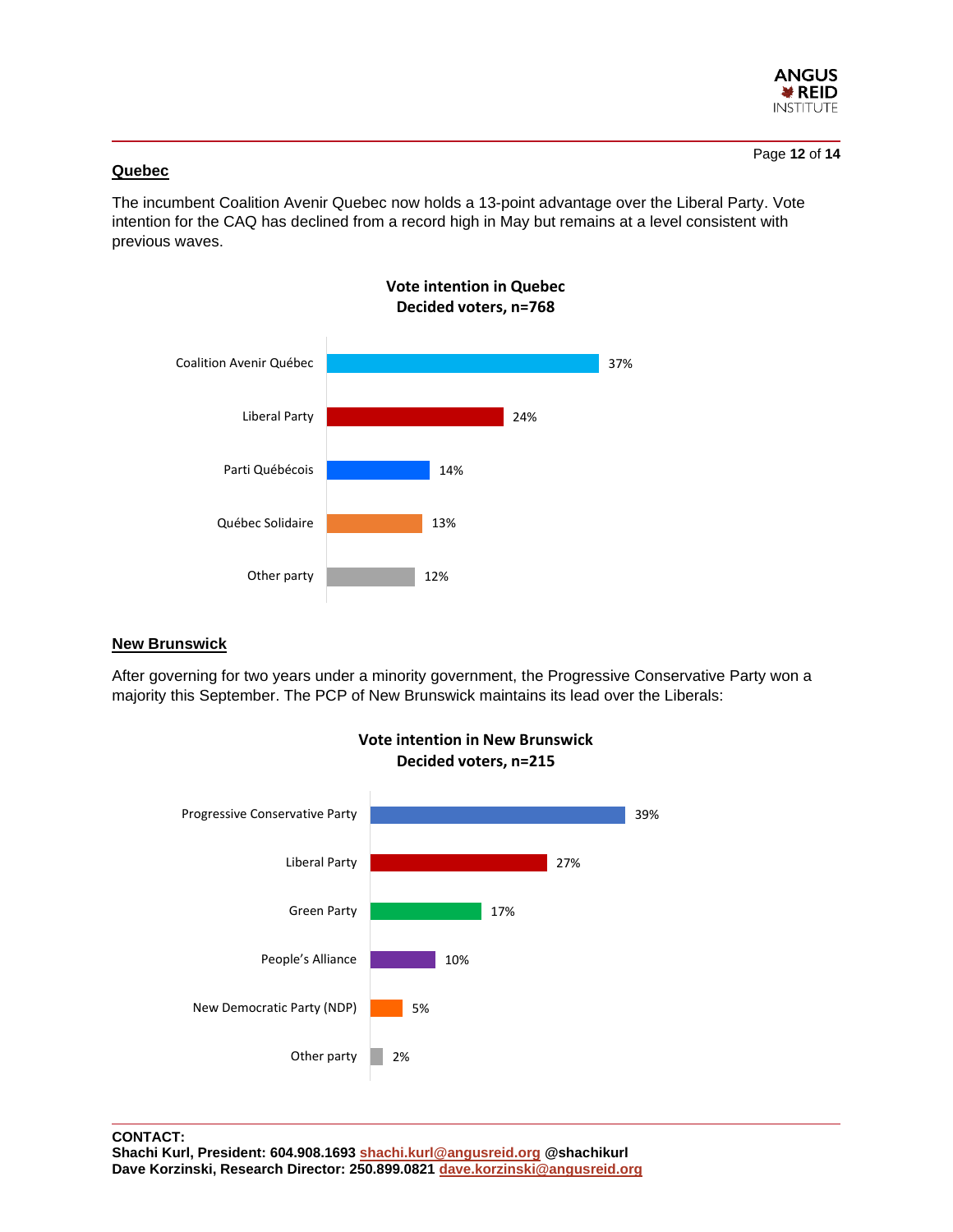

# **Nova Scotia**

Nova Scotia's governing Liberal Party under Premier Stephen McNeil also holds an advantage over the Progressive Conservative Party in that province:

**Vote intention in Nova Scotia**



#### **Newfoundland and Labrador**

The Liberal Party of Newfoundland and Labrador maintains its lead over the Progressive Conservative Party, now an advantage of 11 points:



*For detailed results by age, gender, region, education, and other demographics, [click here.](http://angusreid.org/wp-content/uploads/2020/12/2020.12.09_Province_Spotlight-PR-Tables.pdf)*